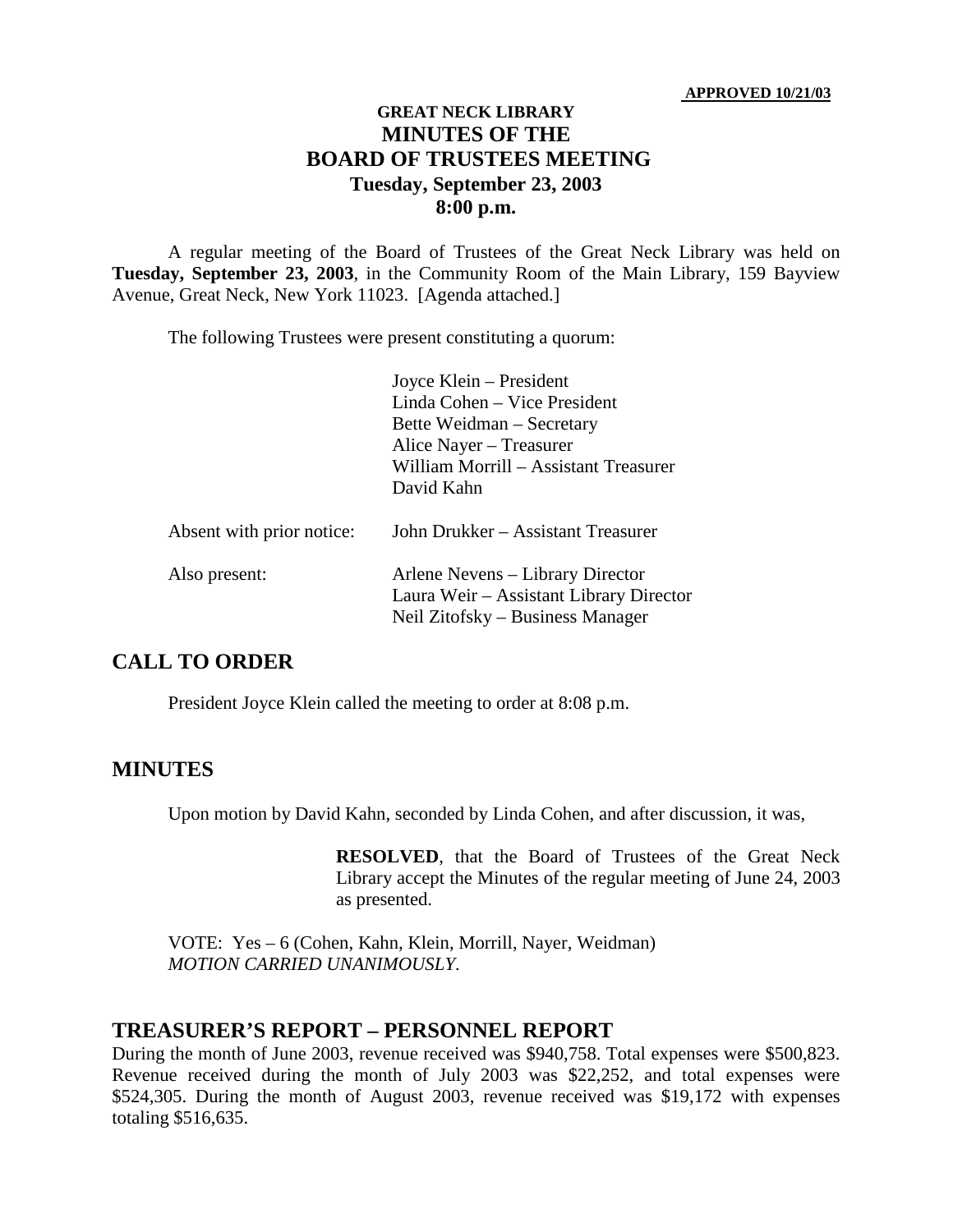At the close of business, August 31, 2003, total operating fund holdings were \$2,187,918, which were on deposit at HSBC and The Bank of New York, and in Petty Cash funds at Main and the Branches. This compares to an August 31, 2002 balance of \$2,397,333.

Additionally, the balance of the Main Building and Special Services fund was \$1,521,344; the Automated Library fund was \$131,386; the Restricted Gift fund was \$45,481; the Branch and Special Services fund was \$130,237. These funds totaled \$1,824,448 on August 31, 2003. The August 31, 2002 total was \$1,803,035.

Upon motion by Alice Nayer, seconded by Linda Cohen, and after discussion, it was,

**RESOLVED,** that the Board of Trustees of the Great Neck Library accept the September 23, 2003, Treasurer's Report with the Personnel Changes of June 25, 2003 through September 18, 2003.

VOTE:Yes – 6 (Cohen, Kahn, Klein, Morrill, Nayer, Weidman) *MOTION CARRIED UNANIMOUSLY.*

Upon motion by Alice Nayer, seconded by Linda Cohen and after discussion, it was,

**RESOLVED,** that the Board of Trustees of the Great Neck Library authorize the Treasurer to pay the persons named in the Check Register dated August 21, 2003 through September 18, 2003, Paid-Checks numbered 1071 through 1072 and 27849 through 27913, and To-Be-Paid checks numbered 27914 through 28028, the sums set against their respective names, amounting in the aggregate to  $$221,774.41$ .  $$^{210,273.51}$  [corrected 10/21/03]

Public Comment: Marietta DiCamillo

**VOTE:** Yes – 6 (Cohen, Kahn, Klein, Morrill, Nayer, Weidman) *MOTION CARRIED UNANIMOUSLY.*

## **REPORTS**

#### **Secretary**

Trustee Weidman reported that for the October 27, 2003 Library election all the candidates were running unopposed. Incumbent Trustee David Kahn was running for his seat, which will expire 2008. For the Nominating Committee – Ellen Birnbaum and Edith Pollack were running for the seats of Seth Moin and Leslie Popoff respectively, both of which will expire in 2007. Proxies are available and must be returned by October 24, 2003. Meet the Candidates Night has been scheduled for October 14, 2003 at 7:30 p.m.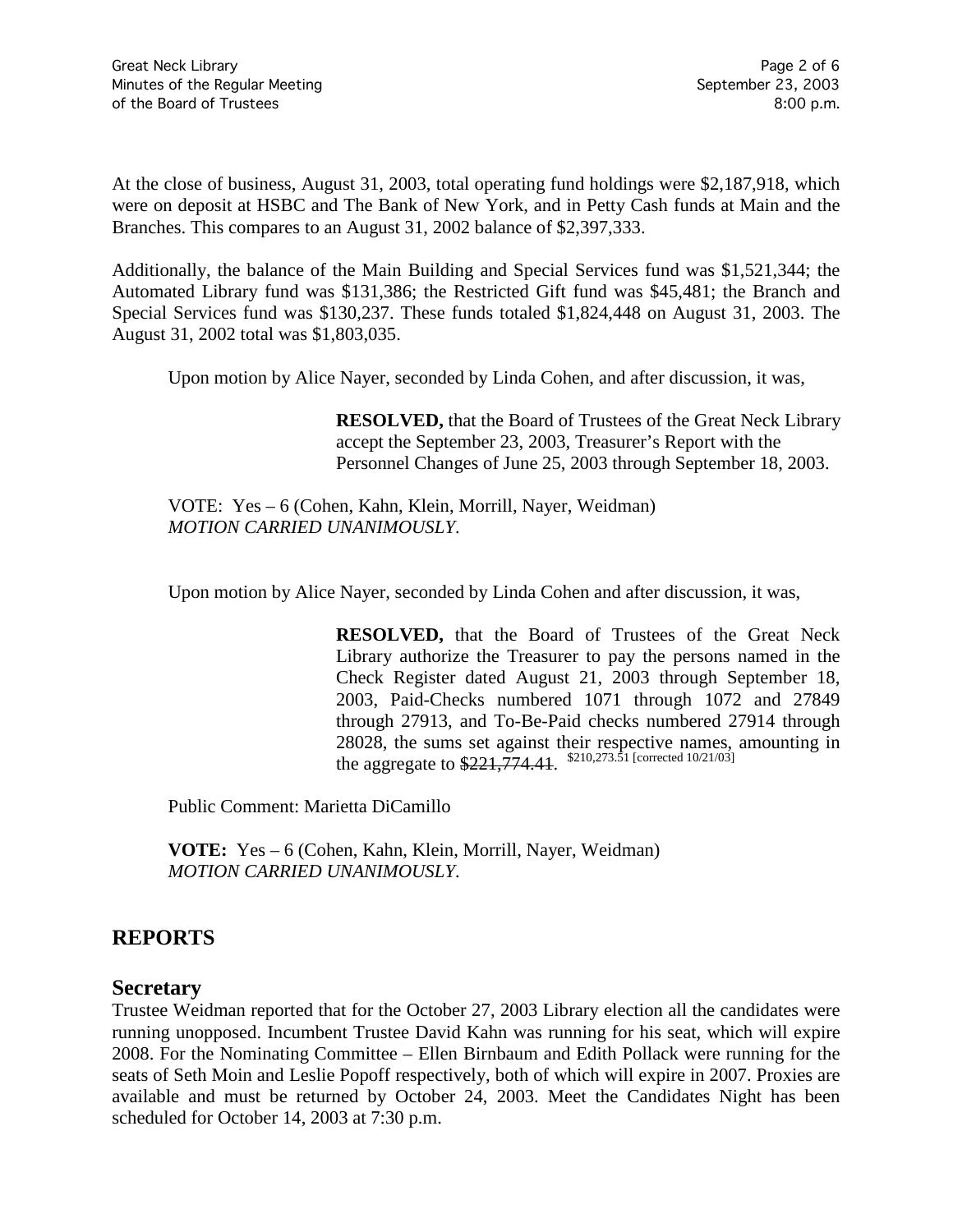### **Building Committee**

Committee Chair William Morrill reported that the Building Committee met that afternoon and he will present his report at the next Board meeting.

#### **Director** (attached)

In addition to her written report, Director Nevens indicated that voters approved eight-and-half million dollars for funding for the Hillside Public Library, neighbor to the Parkville Branch Library. They will be renovating and moving into a building on Lakeville Road. She expressed her congratulations and well wishes to them.

The Library was represented at the Great Neck Street Fair on Sunday, September 21, 2003 and many people who stopped by the Library's table had positive things to say regarding the Main Library expansion plans. Thanks to staff members Muriel Turk and Neil Zitofsky, who were at the fair.

Cablevision is 95% through with its installation. When complete, the Library will be able to do its own transmitting of programs and events live or taped and shown later. With the old alphanumeric system, we could only type in our calendar of activities and events but could not transmit.

Public Comment: Ralene Adler, Marietta DiCamillo, Marianna Wohlgemuth

# **NEW BUSINESS**

## **Policy Manual Changes**

Upon motion by Linda Cohen, seconded by David Kahn, and after discussion it was,

|                 | <b>RESOLVED</b> , that the Board of Trustees of the Great Neck  |
|-----------------|-----------------------------------------------------------------|
|                 | Library amend its Policy Manual as attached, specifically       |
|                 | regarding Sections 700-10, 700-40, 700-45, 700-60, 700-65, 700- |
|                 | 85, 500-60 and add a new Section 300-15.                        |
|                 |                                                                 |
| Public Comment: | Varda Solomon, Marietta DiCamillo, Ralene Adler, Jo Ann Farley, |

After much discussion on the changes to Section 700-10, Trustee Kahn moved that this item be tabled. There was no second. The original motion was amended to reflect one change.

Emanuel Kline

Upon motion by Linda Cohen, seconded by Bette Weidman, and after discussion it was,

**RESOLVED,** that the Board of Trustees of the Great Neck amend its Policy Manual as attached, specifically regarding Sections 700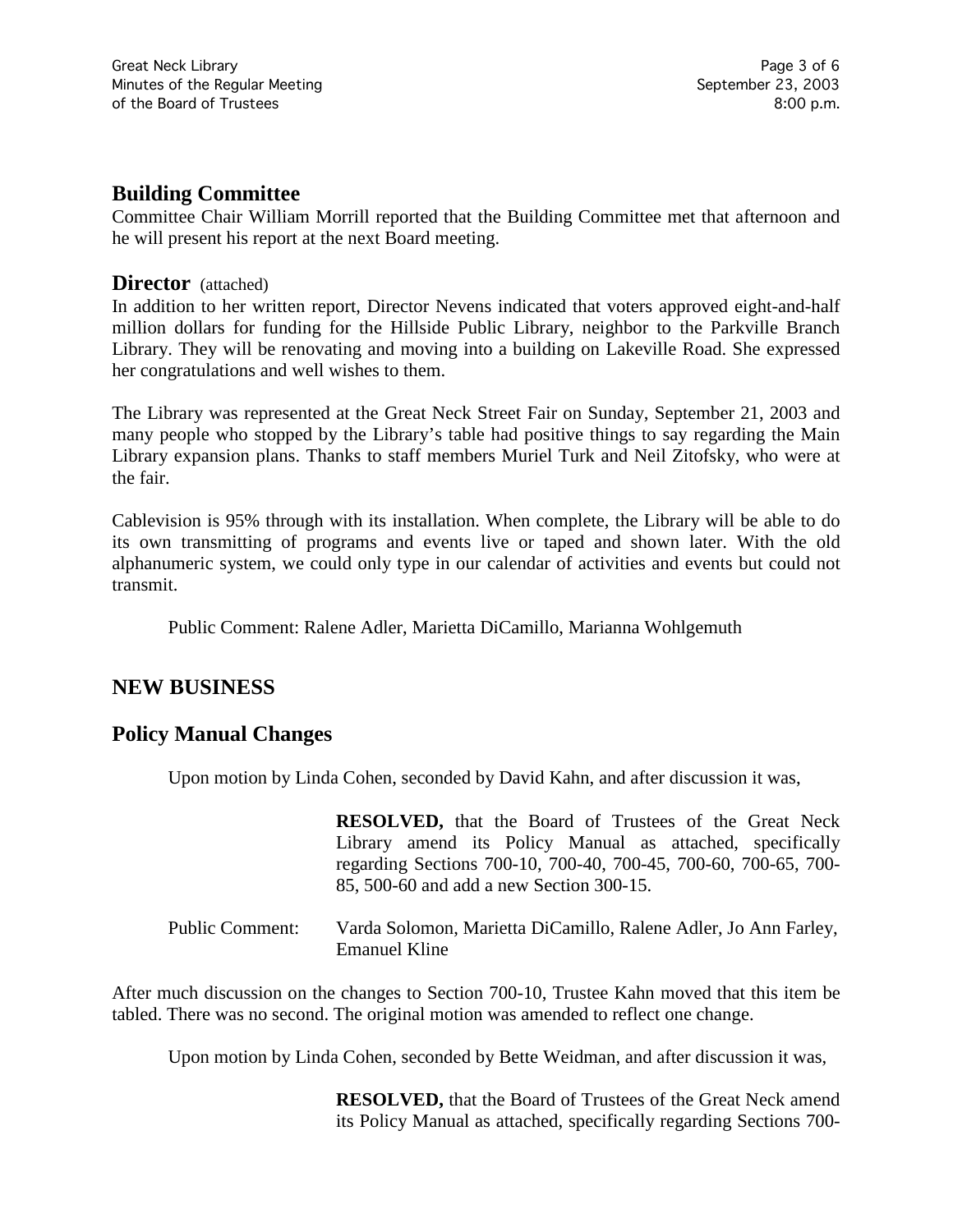10, 700-40, 700-45 [with another change to Section 700-45, page 2 under DVD, to delete DVD from "Damaged Video/DVD"], 700- 60, 700-65, 700-85, 500-60 and add a new Section 300-15.

VOTE**:** Yes – 5 (Cohen, Klein, Morrill, Nayer, Weidman); Abstention – 1 (Kahn) *MOTION CARRIED.*

# **Children's Internet Protection Act (CIPA)**

Trustee Cohen, Chair of the Policy/Bylaws Committee, reported that the Committee met on July  $21<sup>st</sup>$  to discuss the latest information regarding CIPA. It is the recommendation of the committee, at this time, to take no action to install filters on the computers in the Library while recognizing that this will mean the forfeiture of approximately \$6,000 in income. The continued freedom of residents to access the Internet without the need of staff intervention is too important to compromise. The Board will revisit this at a later date if and when additional legal developments, regarding the filter design, become available. The Board wishes to acknowledge publicly, via a motion, its agreement that no action was taken at this time.

Upon motion by David Kahn, seconded by Bette Weidman, and after discussion it was,

**RESOLVED,** that the Board of Trustees of the Great Neck Library go on record as endorsing the recommendation of the Policy/Bylaws Committee to take no action at this time to install filters on the computers in the Library.

Public Comment: Ralene Adler, Marietta DiCamillo, Emanuel Kline

VOTE**:** Yes – 6 (Cohen, Kahn, Klein, Morrill, Nayer, Weidman) *MOTION CARRIED UNANIMOUSLY.*

## **Automated Library Fund**

## Innovative Interfaces

Upon motion by Linda Cohen, seconded by David Kahn, and after discussion it was,

**RESOLVED,** that the Board of Trustees of the Great Neck Library authorize the expenditure of \$2,500 from the Automated Library Fund to Innovative Interfaces, Inc., for the purchase of reindexing the database.

VOTE**:** Yes – 6 (Cohen, Kahn, Klein, Morrill, Nayer, Weidman) *MOTION CARRIED UNANIMOUSLY.*

#### Computer Projector

Upon motion by Alice Nayer, seconded by Linda Cohen, and after discussion it was,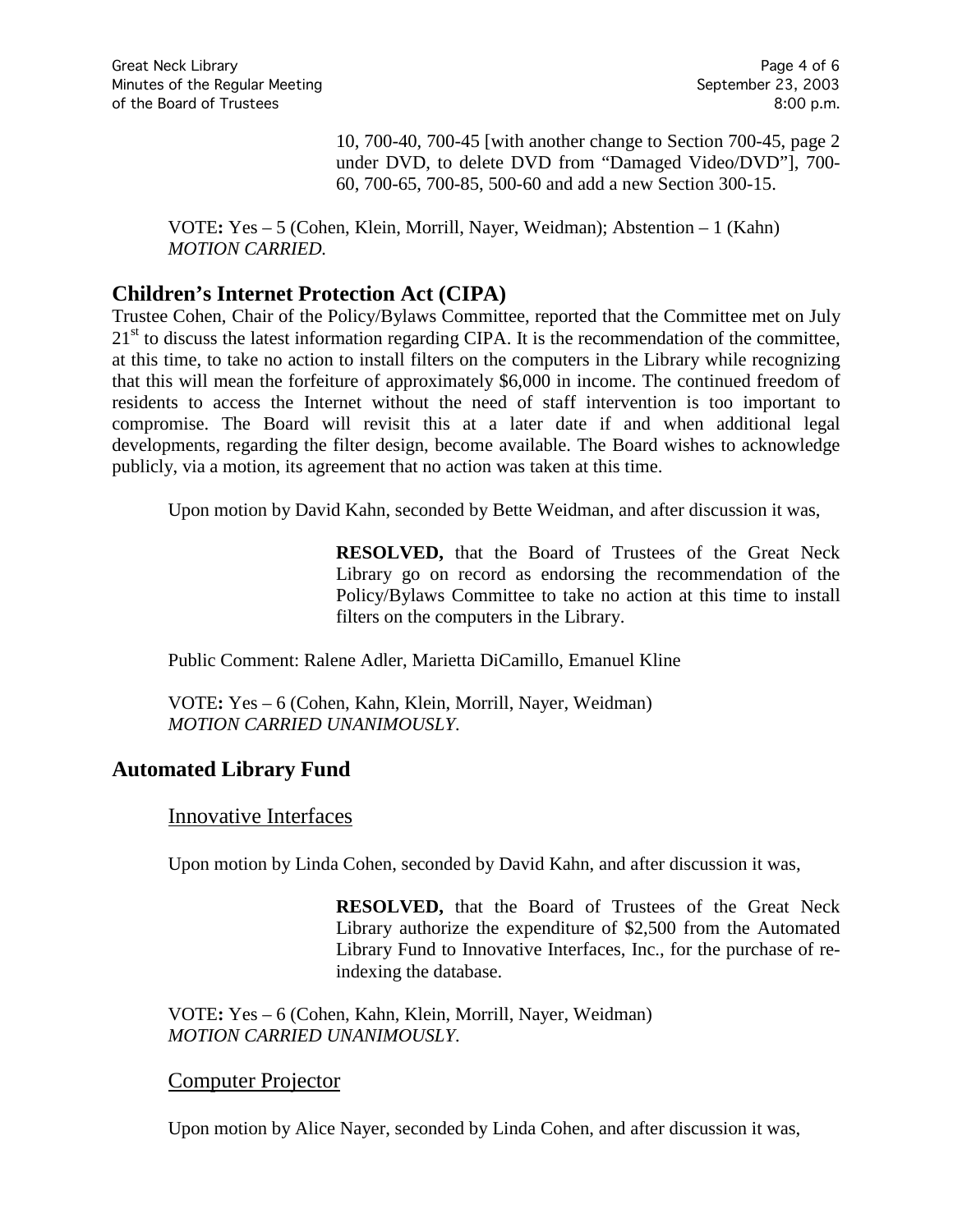**RESOLVED,** that the Board of Trustees of the Great Neck Library authorize the expenditure of \$2,800 from the Automated Library Fund for the purchase of a computer projector.

VOTE**:** Yes – 6 (Cohen, Kahn, Klein, Morrill, Nayer, Weidman) *MOTION CARRIED UNANIMOUSLY.*

# **Copy Machine**

Upon motion by Linda Cohen, seconded by Bette Weidman, and after discussion it was,

**RESOLVED,** that the Board of Trustees of the Great Neck Library authorize the trade-in of the Xerox Bookmark 35 copier, serial #5UR-044048, and the purchase of a Xerox Digital Bookmark copier at a net cost of \$9,330, to be charged to the Main Building and Special Services Fund.

Public Comment: Marietta DiCamillo

VOTE**:** Yes – 6 (Cohen, Kahn, Klein, Morrill, Nayer, Weidman) *MOTION CARRIED UNANIMOUSLY.*

## **Property/Liability Insurance**

Upon motion by Bette Weidman, seconded by David Kahn, and after discussion it was,

**RESOLVED,** that the Board of Trustees of the Great Neck Library renew its property/liability, automobile and umbrella insurance policies for the period September 1, 2003 through September 1, 2004 with Utica Insurance Companies, as presented by A.C. Edwards in their proposal dated August 20, 2003, for a total cost of \$43,259 to be charged to the Property/Liability Insurance line of the operating budget.

VOTE**:** Yes – 6 (Cohen, Kahn, Klein, Morrill, Nayer, Weidman) *MOTION CARRIED UNANIMOUSLY.*

## **Long-Term Care**

Staff had indicated an interest in Long-Term Care totally at their expense, and no cost to the Library, through payroll deduction. New York State announced that it had offered an exclusive contract to NYPERL, a qualified NYS Partnership group plan, to provide Long-Term Care. This allows for a 60-day enrollment period, which is a window of opportunity for staff to enroll without medical underwriting so that pre-existing conditions are covered. Although this is a very good plan, the Business Manager needs more time to check out alternate plans prior to presenting this to the Board to take action at a future meeting.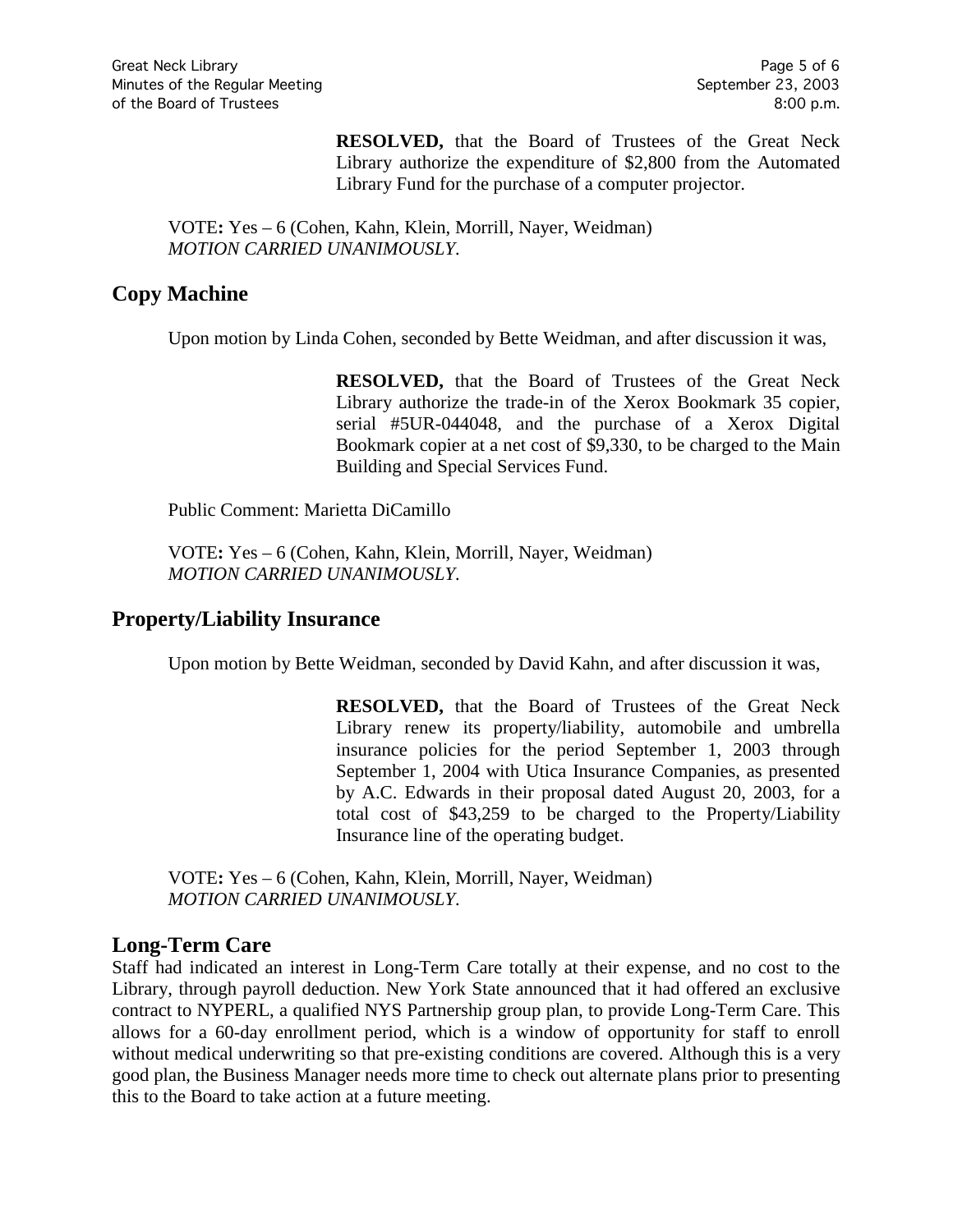Public Comment: Emanuel Kline, Marietta DiCamillo

# **Foil Request – Denial Appeal**

Upon motion by Alice Nayer, seconded by David Kahn, and after discussion it was,

**RESOLVED,** that the Board of Trustees of the Great Neck Library overrule the denial of access to certain Library records as outlined in Ralene Adler's FOIL request dated September 4, 2003, and direct the Library Director to release such information as is available to Ralene Adler.

Public Comment: Marietta DiCamillo, Emanuel Kline

VOTE**:** Yes – 6 (Cohen, Kahn, Klein, Morrill, Nayer, Weidman) *MOTION CARRIED UNANIMOUSLY.*

### **Excess Equipment**

Upon motion by William Morrill, seconded by Linda Cohen, and after discussion it was,

**RESOLVED,** that the Board of Trustees of the Great Neck Library declare as excessed Cannon Microfilm Reader/Printer MP 90, Serial #32107370 and authorize the Library Director to dispose of same in an appropriate manner.

Public Comment: Emanuel Kline, Marietta DiCamillo

VOTE**:** Yes – 6 (Cohen, Kahn, Klein, Morrill, Nayer, Weidman) *MOTION CARRIED UNANIMOUSLY.*

#### **CORRESPONDENCE** None.

## **OPEN TIME**

Speaking: Jo Ann Farley, Marianna Wohlgemuth, Ralene Adler, Marietta DiCamillo

## **ADJOURNMENT**

David Kahn moved that the meeting be adjourned at 9:50 p.m.

Respectfully submitted,